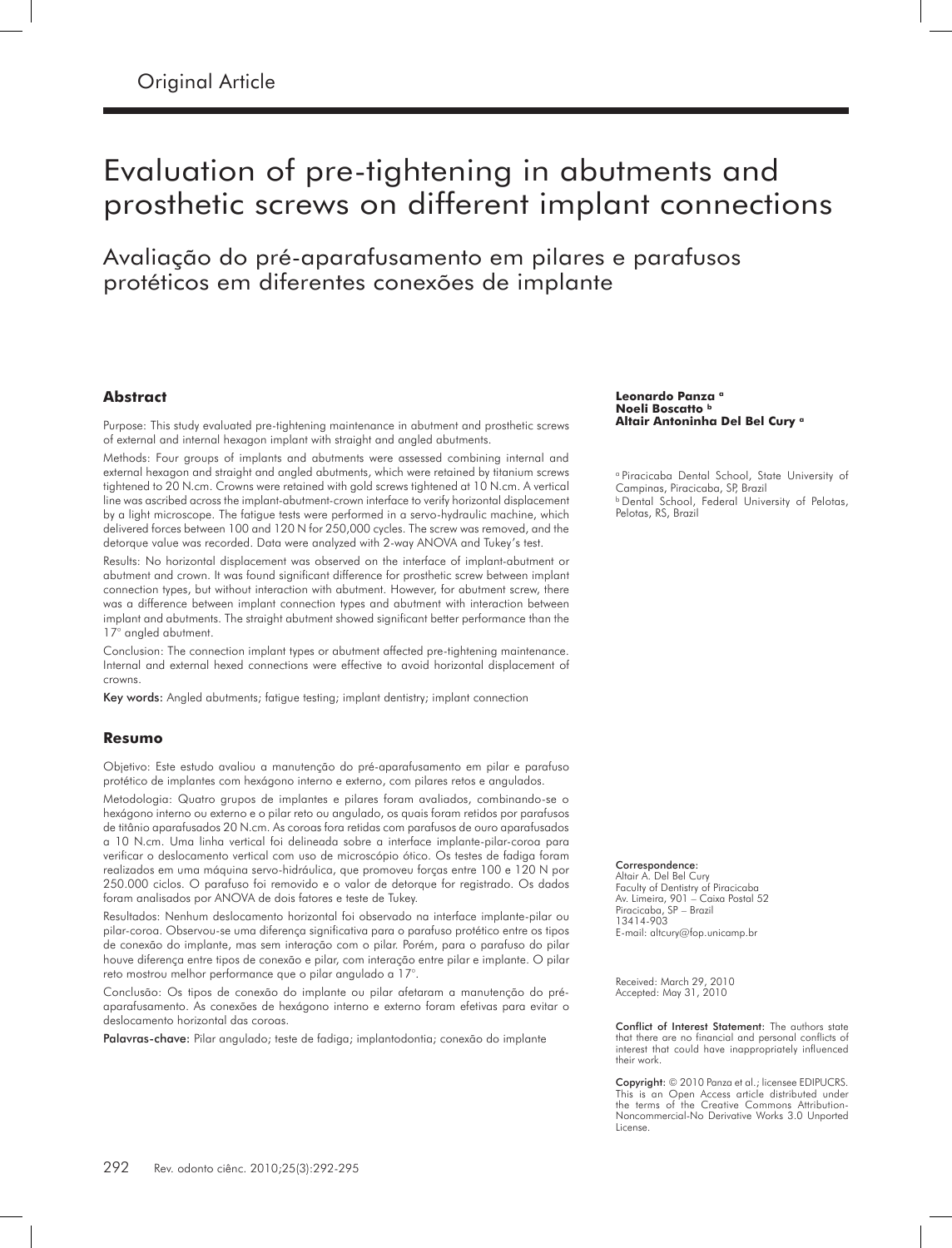# **Introduction**

Despite the successful clinical outcomes of Brånemark (1), some problems in implant therapy are still considered insurmountable. Studies have shown that after osseointegration failures, screw loosing, or fracture of its abutment screws and prosthetic retaining screw are still considered the most important problems and can affect the success of implant restorations (2). Furthermore, mechanical failures have been associated with screw joint instability between the abutment and the implant (3). In addition, the influence of implantabutments joint in screw loosing or fracture is controversial (4). Regarding implants connection type, Goodacre et al. (5) and Balfour and O´Brien (6) reported best results when internal hexagon design implants were used, while Khraisat et al. (7) considered that external hexagon implant system reduces the problem of screw loosening or fracture. On the other hand, Breeding et al. (8) reported failure due to biomechanics problems when either internal or external hexagon implant systems were used.

Besides the problem with the implant connection system, the use of angled abutments is also related to screw loosing or fracture due to the fact that occlusal forces are not directed along the implant axis (9). However, the angled abutment is very useful, considering the anatomy of the jaw and the morphology of the residual ridge, which is a determining factor in the orientation and angulations in which the implants should be placed. When a difference is found between the long axis of the inserted implant and the long axis of the planned tooth, an angled abutment should be used to restore functional and esthetic aspects (9). Moreover, implant manufactures have recognized that screw loosing is a significant problem. Thus, either internal or external hexagon was incorporated in implants to stabilize the screw joint. Even though these antirotational design characteristics were incorporated into the implant system, machining tolerances still allow a small amount of movement between the abutment and implant, and the clamping action of the screw should prevent this movement (10).

Although there are many studies about joint screw failures, the effect of angled abutments in the maintenance of stability of the screw joint, as well as the influence of implants connection type in screw joint failures, remains a concern. Thus, this study evaluated the pre-tightening maintenance of titanium abutment screw and gold prosthetic screw using internal and external hexagon implants and straight and 17° angled abutment, after a simulated cycling load. The horizontal displacement between implant-abutment and abutment-crown interface was also recorded.

### **Methods**

Forty set of implants, abutments, titanium screws, acrylic resin crowns and gold screws (Conexão, Sistemas de Próteses, São Paulo, Brazil) were divided into 4 groups of 10 assemblies each: (G1) implant with an internal hexagon (Conect AR<sup>®</sup>) and straight Estheticone<sup>®</sup> abutment; (G2)

implant with an internal hexagon (Conect 4 AR®) and 17° angled Estheticone® abutment; (G3) implants with an external hexagon and straight Estheticone® abutment; (G4) implant with external hexagon and 17° angled Estheticone® abutment. All implants were 3.75 mm of platform and 10 mm in length. Each implant was embedded to the level of collar in a polyester resin block (22 mm of diameter), using a surveyor guide (Bioart, 1000 N, São Paulo, Brazil) so that the tip of the stylus would contact the acrylic resin crown on each sample to the center of the abutment. Standardized acrylic resin crowns were fabricated for each assembly. A metallic master model simulating a human pre-molar was duplicate using a elastomeric material (Elite Double 8, Zhermack, Italy), and the crowns were made using self polymerized acrylic resin (Classico Artigos Odontológicos Ltd, São Paulo, Brazil) over the implant components. After 24 h, each abutment screw of the test groups was tightened to a torque of 20 N.cm. After 10 minutes, the abutment screw was again tightened to 20 N.cm. Then, the crown was positioned, and each prosthetic gold screw was tightened by applying a 10 N.cm. A torque controller device (Lutron Eletronics TM 800, Taipei, Taiwan) was used to ensure that an accurate and reproducible strength was applied to each abutment or prosthetic screw. Furthermore, each implant was rigidly held in a special holding device during screw tightening to ensure rigid fixation without rotation during the tightening. Following this procedure a vertical line was scribed using a bur across the implant-abutment and abutment-crown interface to evaluate horizontal displacement (3).

The specimens were placed in a cyclic loading machine with 10 piston heads activated by an air compressor (ERFOP 10, Erios, São Paulo, Brazil), at 37°C of temperature assured by means a distilled water bath. The dynamic load was applied in a 2 mm square area to the occlusal fossa of each crown by a unidirectional vertical piston calibrated under displacement control, cycling between 100 and 120 N. Cycling loading continued for 250,000 cycles, simulating a 3-month period of *in vivo* mastication approximately (3,11).

After the test completion, each specimen was removed from the mechanical fatigue machine and microscopically inspected for horizontal displacement in a tri-dimensional digital measurement microscope (Walter Uhl, Asslar, Germany). The observation was performed three times by sample by one single operator. The images were captured and analyzed by appropriate software (VideoCap 32, Microsoft, USA). Specimens were then replaced in the rigid holding device to ensure rigid fixation without rotation for detorque of the screws. The electronic controller device was carefully maintained in the long axis of the implant with the driver seated in the screw head. Abutment and prosthetic screws were removed, and detorque values were recorded in N.cm. After this procedure, screw and abutment surfaces were examined to verify any fracture occurrences.

The statistical analysis was performed using the SAS/LAB package (SAS software, version 8.01, SAS Institute Inc., Cary, NC, USA), with *alpha* fixed at 5%. The normality of errors distribution and the degree of non-constant variance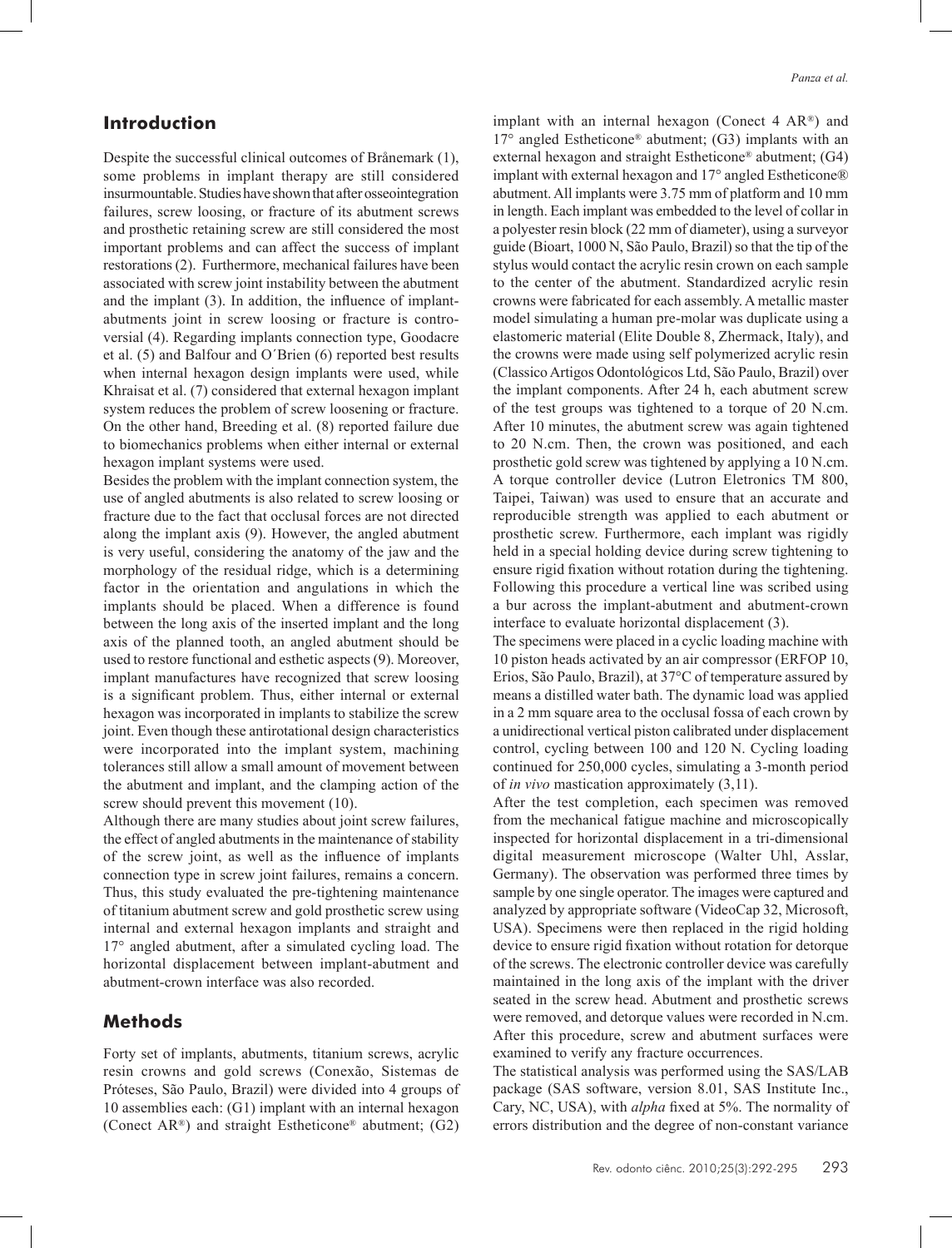were checked for each response variable. The two-way ANOVA was used to test the null hypothesis of no difference between implant connection types and detorque of screws either abutment or prosthetic screws. The Tukey's test was then used for post-hoc ANOVA comparisons.

#### **Results**

The results are presented in tables 1, 2 and 3. The interface between implant-abutment and abutment-crown showed no displacement when the vertical lines were observed.

The detorque values for prosthetic screws regarding the connection implant types (internal and external hexagon), showed significant differences by the two-way ANOVA (*P*<0.0001), but without interaction with the abutment types (Table 1).

Abutment screw detorque was affected by the connection implant types and by abutment type (straight or angled) (*P*<0.001) (Table 2). The 17º degree angled abutment showed the higher values for detorque independently from implant connection types (*P*<0.001) (Table 3).

Table 1. Results of the 2-way ANOVA for prosthetic screw detorque.

| Source             | df | SS    | мs    |       |         |
|--------------------|----|-------|-------|-------|---------|
| Implant            |    | 14 02 | 14.02 | 22.35 | < .0001 |
| Abutment type      |    | 0.09  | 0.09  | 0.15  | 0.6978  |
| Implant x abutment |    | 0.05  | O 0.5 | 0.08  | 0.7828  |

Table 2. Results of the 2-way ANOVA for abutment screw detorque.

| Source             | Ηf | SS   | мs                               |      |                                   |
|--------------------|----|------|----------------------------------|------|-----------------------------------|
| Implant            |    | 0.63 | 0.63                             | 0.05 | 0.8189                            |
| Abutment           |    |      | $950.06$ $950.06$ $80.58$ <0.001 |      |                                   |
| Implant x abutment |    |      |                                  |      | $144.33$ $144.33$ $12.24$ <0.0013 |

Table 3. Detorque values (N/cm) in abutment screw after fatigue test. (Mean  $\pm$  SD).

| Implant connection type | Straight<br>abutment | 17° Angled<br>abutment |  |
|-------------------------|----------------------|------------------------|--|
| Internal hexagon        | $5.6 \pm 1.1$ Ag     | $7.7 \pm 0.9$ Ab       |  |
| External hexagon        | $4.0 \pm 1.8$ Ba     | $8.7 \pm 1.1$ Bb       |  |
|                         |                      |                        |  |

Capital letters denote difference between implants and lower case letters between abutments types (Tukey's test, *P*<0.05).

# **Discussion**

The pre-tightening and the contacting areas of implant and abutment also influence the stability of implant – abutment connection and propensity for screw loosing. Tightening the screw creates the tension in the screw necessary to keep the components together. (12). Moreover, the

resistance to avoid losing screw is related to the joint preload (13). Thus, the greater the joint preload, the greater the resistance.

In the present study, it was not observed displacement in the interfaces of implant-abutment or abutment-crown. Internal and external hexagon connections were effective to avoid rotation displacement. This result is consistent with the findings of Cibirka et al. (3). Regarding the implant connection types and prosthetic screw, no interaction was found and no screw was lost. These findings could be explained by the fact that prosthetic screw preload was kept, considering that screw loosing occurs when the clamping force developed within the assembly is less than the forces, which pull the assembly apart  $(14)$ .

Although statistically significant differences were found between the implant connection types and abutment types regarding detorque abutment screw, the results do not allow to assert whether internal hexagon implant is better than external hexagon in the maintenance of screw joint stability. The abutment screws detorque of the straight abutment showed better results when internal hexagon was used; conversely, the angled abutments exhibited the higher detorque values for external hexagon. As preload can be influenced by component and screw materials (15,16), torque delivery system (17), manufacturer quality control (16,23), screw joint design (18), surface roughness (19), and fatigue testing (3,12) is very difficult to attribute the results to only one of these causes. Moreover, Binon (4), in his study about implant-abutment misfit on screw joint stability, concluded that the presence of the external implant hexagon increased the resistance to screw loosing. In addition, Cibirka et al. (3) suggested that a less precise fit in the width of the hexagon space, or its total elimination, did not adversely affect the preload after fatigue testing (3).

The better results found when angled abutment was used could be assessed by a microscopically analysis of the relationship between abutment screw and internal implant threads. The distribution of the torque to the system depends on fitting between the screw head and abutment platform, through friction between screw head and abutment and friction between the threads on the screw and implant; and the tension within the screw, defined as the preload (18). This condition probably could be better in angled abutment in comparison with straight abutment.

The lack of loosing screw observed in this study can be related to factors such as the amount of load applied, even it was applied the load suggested by the manufacturer, the location and direction of force application and the number of cycles applied during the fatigue test. It is important to considerer that although the load is arbitrary, the test attempted to simulate the clinical conditions. The number of loading cycles used could be insufficient to cause screw joint deterioration as suggested by Bickford et al. (19). This consideration is in agreement with the study by Binon and Mc Hugh (20), who concluded that joint failure did not occur until of 5 million cycles for abutment screws tightened to 30 N.cm, whereas 20 N.cm